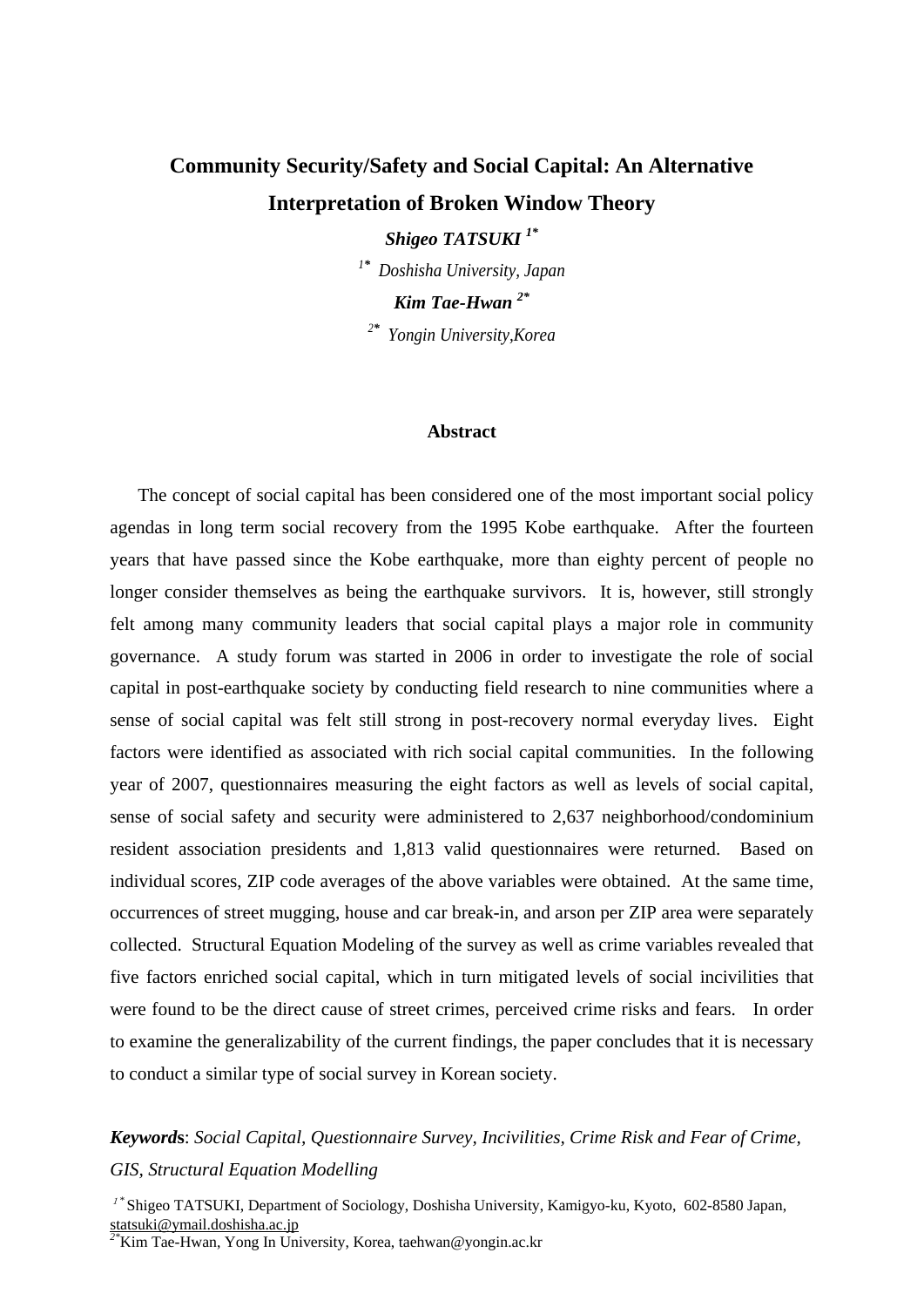## **1. Introduction**

One of the biggest concerns in current Japanese society is a steady decline in the sense of safety and security against crimes in urban neighborhood communities. Less face-to-face contact and a lowering of interest in local community affairs among residents have been cited as major causes of this decline. The current paper aims to examine empirically if enriching social capital through resident-government collaborative measures can in fact counter-act this declining trend and make impacts upon a heightened sense of safety and security against crimes in local neighborhoods.

 Two distinctively different theoretical frameworks have directed studies on neighborhood crime prevention. One is from a rational choice perspective, which assumes humans are purposeful and goal oriented in such a way as to increase benefits and/or to decrease costs even when choosing criminal behavior alternatives. Clarke (1997) proposed four groups of techniques that reduce situational crime opportunities: 1) increasing perceived effort, 2) increasing perceived risks, 3) reducing anticipated rewards, and 4) removing excuses. One can apply all these techniques to individuals and the physical environment. The rationalchoice framework provided urban planners with a theoretical basis for CPTED (Crime Prevention through Environmental Design) (e.g., Newman, 1973), which aimed to increase both 1) perceived effort and 2) perceived risks in physical environments. Likewise, "a broken window" theory by Wilson and Kelling (1982) focuses mainly on 4) removing excuses by enforcing compliance in public space by means of thorough, consistent and immediate enforcements against "small" incivilities among individuals.

Person-in-situation-interactions and social capital perspective represent an alternative approach to neighborhood crime prevention. This perspective emphasizes the importance of communitarian rather than utilitarian, social rather than structural, trust-based rather than enforcement-based ways of crime prevention. Jacobs (1961) asserted that safer streets were characterized by people's trust that somebody nearby would come and help them in case of incivilities occurring on the street. In other words, rich social capital helps to reduce incivilities because people, rather than enforcement officers, care about what is the right thing to do on the street.

The purpose of this paper is to examine 1) what constitutes social capital, 2) what facilitates enrichment of social capital, 3) whether social capital has empirical impacts upon incivilities, crime risk and fear for crime among residents, and 4) how the findings from the current study can be cross-culturally validated and generalized to other modernized societies such as Korean society.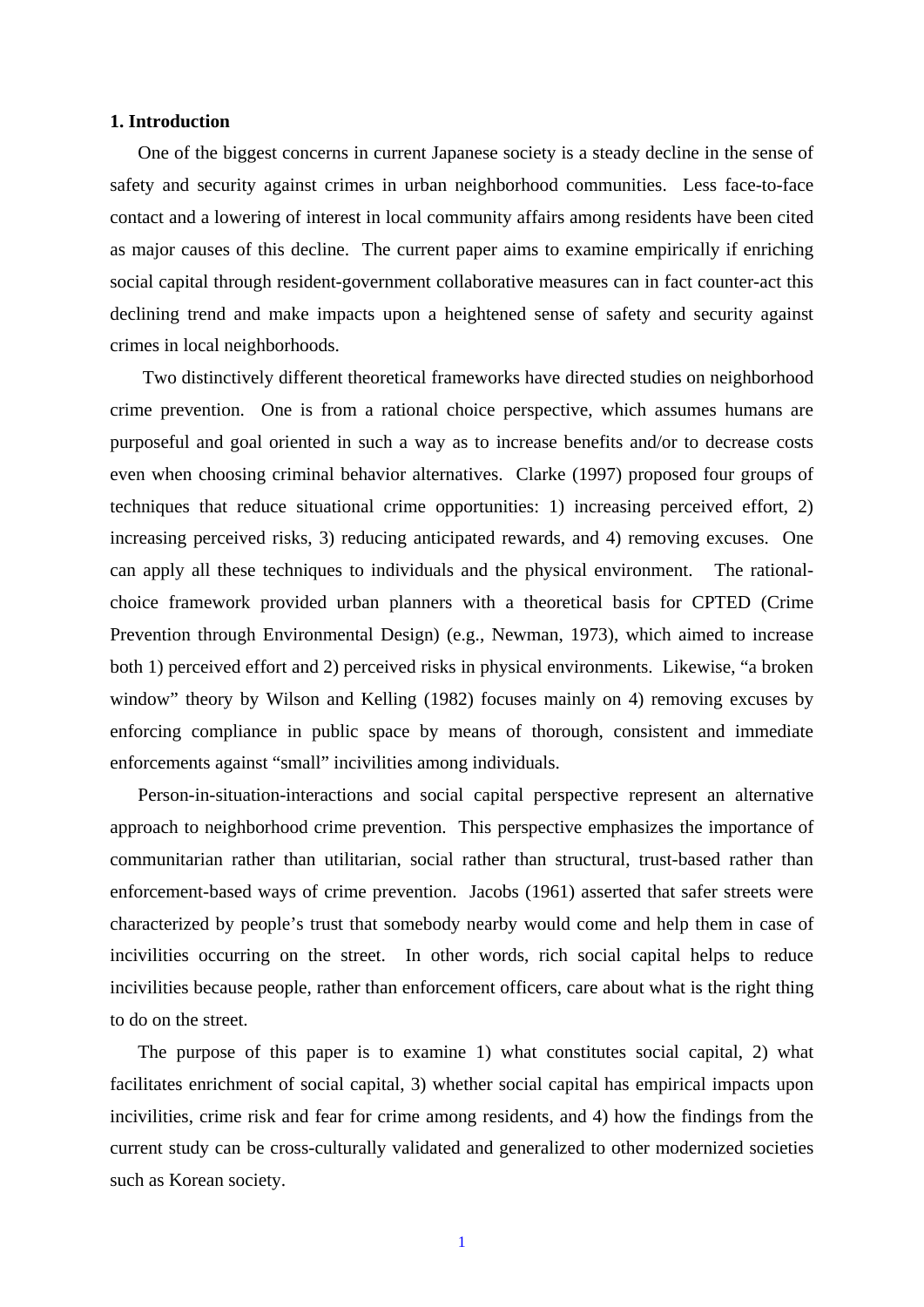# **2. Method**

#### **2.1 Background**

A study forum was formed in 2006 in order to investigate the role of social capital in social safety and security by conducting field research to nine communities where a sense of social capital was felt still strong in post-1995-earthquake-disaster recovery normal everyday lives in Kobe city (see Figure 1).



Fig. 1 Researched Nine Communities

Field surveys and interviews with key persons of these nine community activity leaders produced an eight dimension model of social capital enrichment (see Figure 2).



Fig.2 Eight Dimensions of Social Capital Enrichment Identified

# **2.2 Sample**

In the following year of 2007, a questionnaire instrument that measured the eight dimensions as well as levels of social capital, sense of incivilities, social safety and security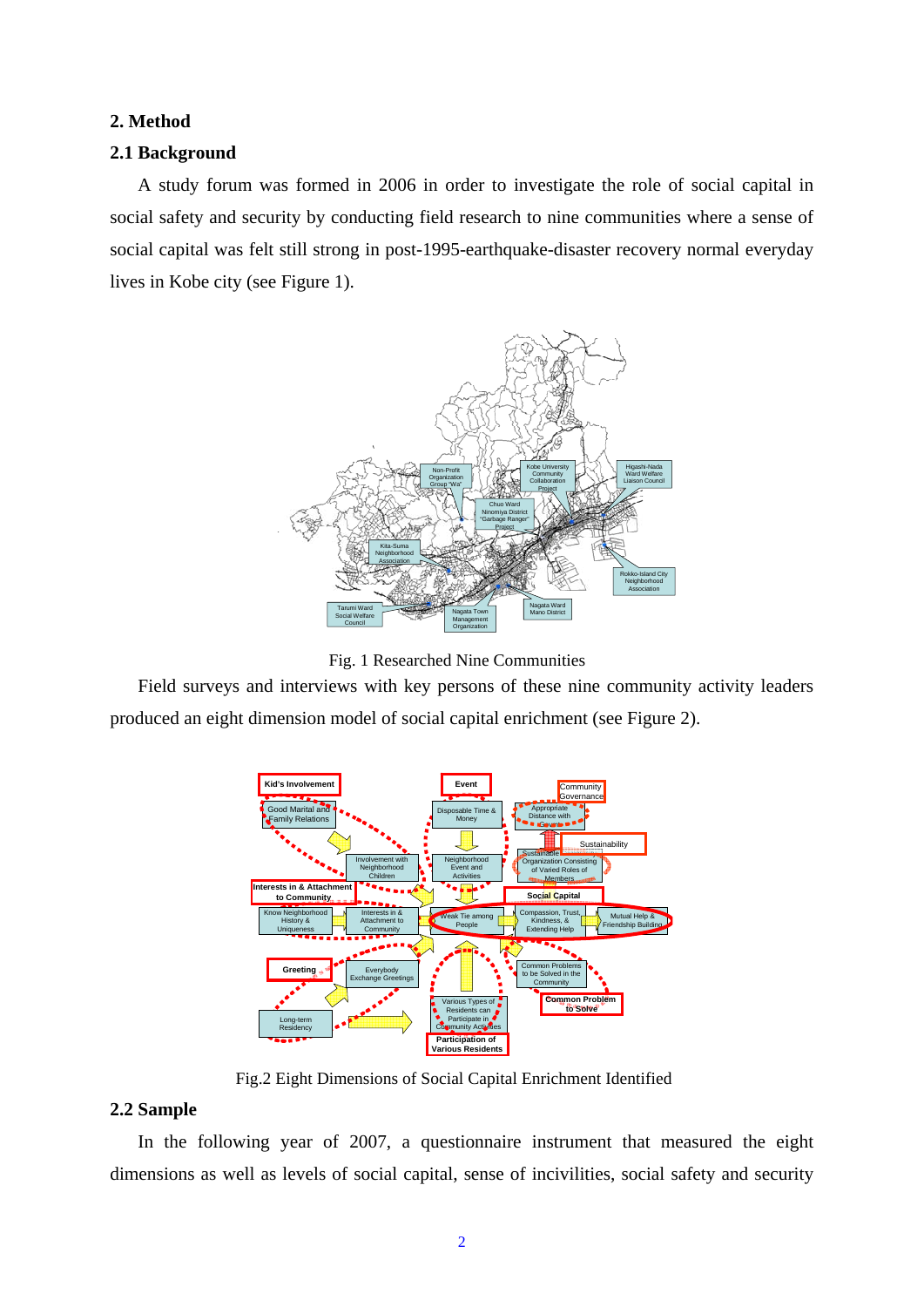were administered to 2,637 neighborhood/condominium resident association presidents and 1,813 valid questionnaires were returned (valid response rate 68.8%). Among those who responded, male accounted for 82.3 % and female 17.4%. Average age of respondents was 63.5 years old (SD=11.5).

# **2.3 Instruments**

Social Capital Enrichment Dimensions: Based on the previous year's field research, 8 social capital enrichment dimensions were identified as seen in Figure 2. Those included 1) interests in and attachment to community, 2) greetings, 3) community events, 4) involving children in community activities, 5) participation of various residents, 6) common problems to solve, 7) local government support, and 8) community governance. A 31 item 5-point Likert scale was created in order to measure each of these dimensions.

Level of Social Capital: Based on Robert Putnam's (2001) definition, a 9 item 5-point Likert scale was developed to measure a level of social capital in terms of the degree of exchanges in daily social network, reciprocity and trust that residents have to each other.

Incivilities: Based on Taylor (2001), a 5 item yes-no scale asked about such street incivilities as litter, broken streetlights, teenage smoking, midnight hanging around by youths and noise/nuisance from hot rod riders.

Crime, Crime Risk and Fear for Crime: Street-block-based actual crime statistics on street muggings, house break-ins, car break-ins and arson were collected from both police and fire department. Possibility and fear of house break-ins, being mugged on the street, car break-ins, and arson were asked by 4-point Likert scales.

#### **3. Results and Discussions**

#### **3.1 Social Capital Enrichment Dimensions**

Table 1 shows factor analysis results of the 31 item social capital enrichment scale. Five factors were extracted and then VariMax-rotated for the ease of interpretation. For factor 1, those items that were characterized by "participation of various residents, shopkeepers, small business owners", "collaboration among them", "utilizing preexisting informal network", and "involving children" loaded high. Therefore, factor 1 was named "participation of various residents". Most of highly loaded items on factor 2 included "event" and thus it was named "community event" factor. Those items referring to governance of neighborhood/tenant associations loaded high on Factor 3, which was named "community governance" factor. Those items designed to measure efforts to increase interests in and attachments to community loaded high on factor 4. Finally, all "greeting" items loaded high on Factor 5.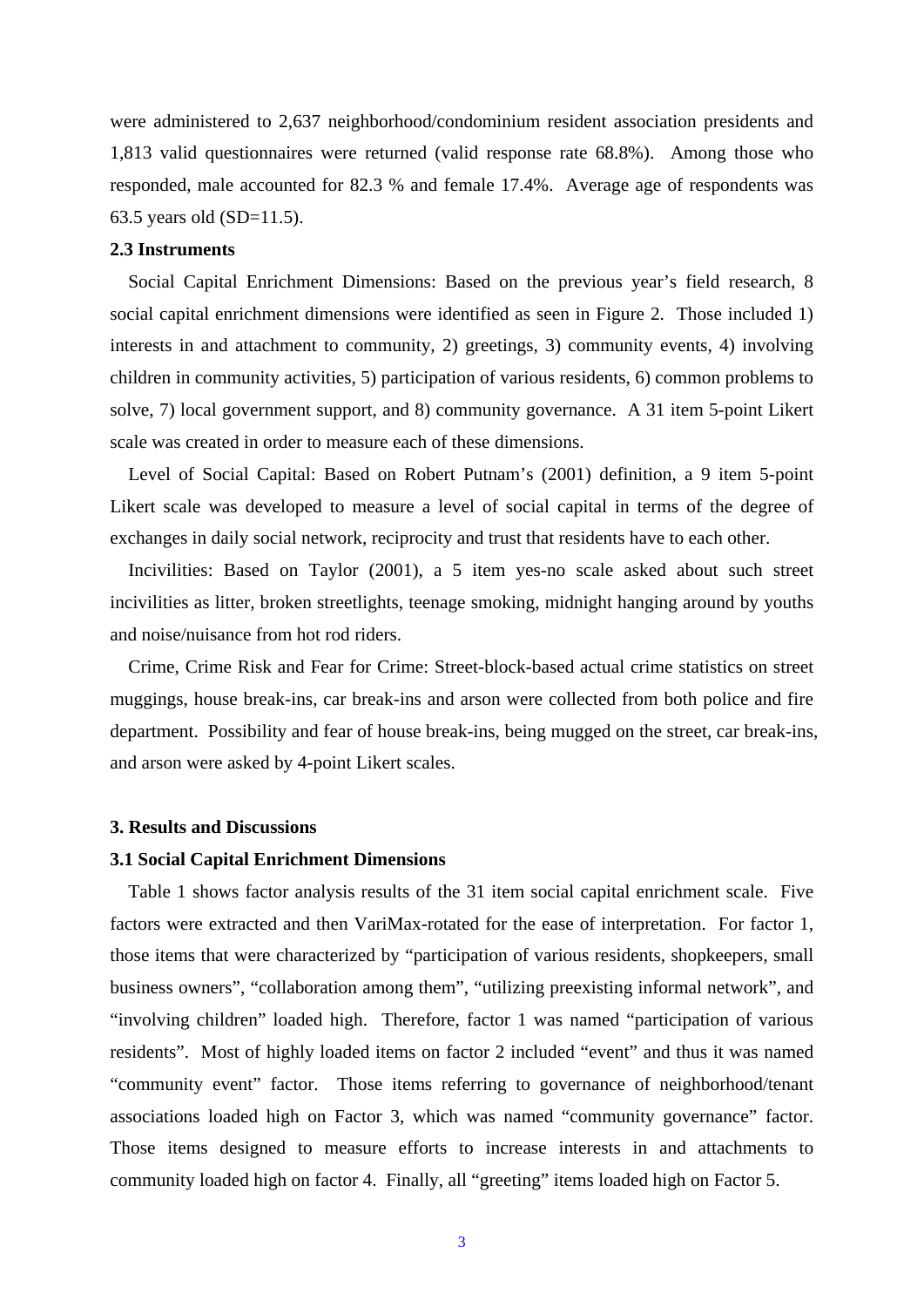| Table 1 Factor Analysis Results of Social Capital Enrichment Dimensions                                                                                                                                         |                                          |                    |                         |                                              |                    |              |  |
|-----------------------------------------------------------------------------------------------------------------------------------------------------------------------------------------------------------------|------------------------------------------|--------------------|-------------------------|----------------------------------------------|--------------------|--------------|--|
|                                                                                                                                                                                                                 | Factor 1                                 | Factor 2           | Factor 3                | Factor 4                                     | Factor 5           |              |  |
|                                                                                                                                                                                                                 | Participation<br>of Various<br>Residents | Community<br>Event | Community<br>Governance | Interests in &<br>Attachment<br>to Community | Greetings          | Communality  |  |
| Q36_24 Community brokers are active in the community                                                                                                                                                            | 0.76                                     | 0.18               | 0.20                    | 0.15                                         | 0.21               | 0.72         |  |
| Q36 22 Storekeepers and small business owners in the community are encouraged to participate in solving<br>problems that threaten the community                                                                 | 0.75                                     | 0.18               | 0.19                    | 0.12                                         | 0.21               | 0.68         |  |
| Q36_25 Various types of residents, storekeepers, and small business owners are welcomed to express their<br>opinions and for their participation in community activities                                        | 0.74                                     | 0.17               | 0.23                    | 0.19                                         | 0.18               | 0.70         |  |
| Q36_30 The neighborhood association initiates collaboration with shopping streets and small businesses<br>Q36_31 The neighborhood association initiates collaboration with Non-Profit Organizations in order to | 0.70<br>0.65                             | 0.12<br>0.13       | 0.18<br>0.10            | 0.23<br>0.26                                 | $-0.03$<br>$-0.07$ | 0.59<br>0.52 |  |
| solve community problems                                                                                                                                                                                        |                                          |                    |                         |                                              |                    |              |  |
| Q36_18 Encourage children's initiatives to plan and manage community events                                                                                                                                     | 0.53                                     | 0.51               | 0.08                    | 0.15                                         | 0.03               | 0.56         |  |
| Q36_23 The neighborhood association utilizes existing informal human networks in the community<br>Q36_29 The neighborhood association establishes a financial base through organizing flea market and other     | 0.51                                     | 0.27               | 0.36                    | 0.13                                         | 0.29               | 0.56         |  |
| profit making community activities                                                                                                                                                                              | 0.45                                     | 0.25               | 0.29                    | 0.12                                         | $-0.13$            | 0.38         |  |
| Q36_15 Make problem solving actions as a part of community fun events                                                                                                                                           | 0.42                                     | 0.26               | 0.27                    | 0.22                                         | 0.26               | 0.43         |  |
| Q36_16 The neighborhood association organizes community events and activities that encourage<br>narticination of both adults and children                                                                       | 0.21                                     | 0.75               | 0.24                    | 0.17                                         | 0.05               | 0.70         |  |
| Q36_11 Residents take initiatives in planning and managing community activities and events                                                                                                                      | 0.10                                     | 0.74               | 0.20                    | 0.21                                         | 0.15               | 0.66         |  |
| Q36_19 The neighborhood association collaborates with local schools and children's circles when planning<br>community activities and events                                                                     | 0.36                                     | 0.65               | 0.19                    | 0.16                                         | 0.09               | 0.62         |  |
| Q36_12 The neighborhood association makes special efforts to encourage residents' participatation in                                                                                                            | 0.02                                     | 0.65               | 0.33                    | 0.20                                         | 0.27               | 0.64         |  |
| Community activities and events<br>$Q36_1$ 17 The neighborhood association prepares a space for the gathering of various age group children and<br>teenagers                                                    | 0.43                                     | 0.63               | 0.09                    | 0.15                                         | 0.07               | 0.62         |  |
| Q36_14 The neighborhood association utilizes public funds for community activites and events                                                                                                                    | 0.36                                     | 0.52               | 0.20                    | 0.23                                         | 0.13               | 0.51         |  |
| Q36_13 The neighborhood association collaborates with voluntteer groups and Non-Profit Organizations                                                                                                            | 0.43                                     | 0.48               | 0.02                    | 0.23                                         | 0.20               | 0.51         |  |
| for community activities and event<br>Q36_7 Utilize naturally formed drop-in spots in the community                                                                                                             | 0.25                                     | 0.47               | 0.16                    | 0.34                                         | 0.25               | 0.48         |  |
| Q36_5 Residents organize "clean-up" days as regular community events                                                                                                                                            | 0.01                                     | 0.43               | 0.33                    | 0.23                                         | 0.26               | 0.42         |  |
|                                                                                                                                                                                                                 |                                          |                    |                         |                                              |                    |              |  |
| Q36_26 The resident association is making efforts to widely communicate current issues in the community                                                                                                         | 0.14                                     | 0.21               | 0.78                    | 0.14                                         | 0.16               | 0.71         |  |
| Q36_27 Always look for those community members who can help with community problem solving actions                                                                                                              | 0.28                                     | 0.17               | 0.69                    | 0.16                                         | 0.24               | 0.67         |  |
| Q36_28 Manuals and handbooks on neighborhood association management and policies are available for<br>sustainable community activities                                                                          | 0.18                                     | 0.12               | 0.61                    | 0.05                                         | $-0.05$            | 0.42         |  |
| Q36_32 The neighborhood association tries to keep a principle of equlity with local government when<br>organizing community activities                                                                          | 0.33                                     | 0.27               | 0.52                    | 0.29                                         | 0.02               | 0.54         |  |
| Q36_20 The concerned individuals are welcomed when solving community issues                                                                                                                                     | 0.35                                     | 0.22               | 0.50                    | 0.12                                         | 0.36               | 0.56         |  |
| Q36_3 Always look for attractive and special features of the community                                                                                                                                          | 0.30                                     | 0.24               | 0.16                    | 0.76                                         | 0.15               | 0.77         |  |
| Q36_1 The neighborhood association is keen about learning local traditions, culture and history                                                                                                                 | 0.20                                     | 0.25               | 0.16                    | 0.72                                         | 0.15               | 0.66         |  |
| Q36_4 The neighborhood association makes efforts to communicate attractive and special features inside<br>and outside the community                                                                             | 0.31                                     | 0.22               | 0.11                    | 0.66                                         | $-0.03$            | 0.60         |  |
| Q36_2 Always look for useful information in community life                                                                                                                                                      | 0.10                                     | 0.23               | 0.42                    | 0.56                                         | 0.23               | 0.61         |  |
| Q36_6 The neighborhood association makes efforts to know about local volunteer groups and Non-Profit                                                                                                            | 0.36                                     | 0.33               | 0.06                    | 0.45                                         | 0.21               | 0.49         |  |
| Organizations<br>Q36_9 The neighborhood association encourges neighbors to take the initiative to promote greeting among<br>the residents                                                                       | 0.22                                     | 0.13               | 0.08                    | 0.21                                         | 0.71               | 0.62         |  |
| Q36 8 Neighbors greet each other regularly                                                                                                                                                                      | $-0.06$                                  | 0.13               | 0.13                    | 0.01                                         | 0.67               | 0.49         |  |
| Q36 10 The neighborhood association makes efforts so that local children and adults greet each other on                                                                                                         | 0.35                                     | 0.35               | 0.08                    | 0.28                                         | 0.50               | 0.58         |  |
| the street<br>Variance Accounted For (%)                                                                                                                                                                        | 16.62                                    | 14.70              | 10.06                   | 9.79                                         | 6.98               |              |  |

A comparison of the original 8 dimension social capital enrichment model with the above empirical analysis results indicated that "4) involving children in community activities" was merged into factor 2 (Community Event). Likewise, "6) common problems to solve", "7) local government support", and "8) community governance" items were all grouped into factor 3 (Community Governance).

# **3.2 Social Capital Scale**

Table 2 illustrates principal component analysis results of a nine item social capital scale. The first solution accounted for 55.3 % of the total variance and showed good unidimensionality: Those nine items measuring social network, reciprocity and

| Table 2 Principal Component Analysis Results of Social Capital Scale Items |       |  |  |  |  |  |
|----------------------------------------------------------------------------|-------|--|--|--|--|--|
| Q37_1 Neighbors regularly greet each other                                 | 0.56  |  |  |  |  |  |
| Q37 2 Neighbors often chat on the street                                   | 0.67  |  |  |  |  |  |
| 037 3 Neighbors participate in joint sport and other hobby activities      | 0.63  |  |  |  |  |  |
| Q37 4 Neighbors go out shopping or dining together                         | 0.76  |  |  |  |  |  |
| O37 5 Neighbors exchange gifts and souvenirs                               | 0.79  |  |  |  |  |  |
| Q37 6 Neighbors often visit each other's houses                            | 0.79  |  |  |  |  |  |
| Q37 7 Neighbors extend help and show compassion to each other              | 0.81  |  |  |  |  |  |
| Q37_8 Neighbors are willing to help each other for even minor things       | 0.82  |  |  |  |  |  |
| 037 9 Neighbors become friends with each other easily                      | 0.82  |  |  |  |  |  |
| Variance Accounted For (%)                                                 | 55.33 |  |  |  |  |  |

trust showed a convergence (Cronbach's alpha .90) as the social capital theory (Putnam, 2001) predicted.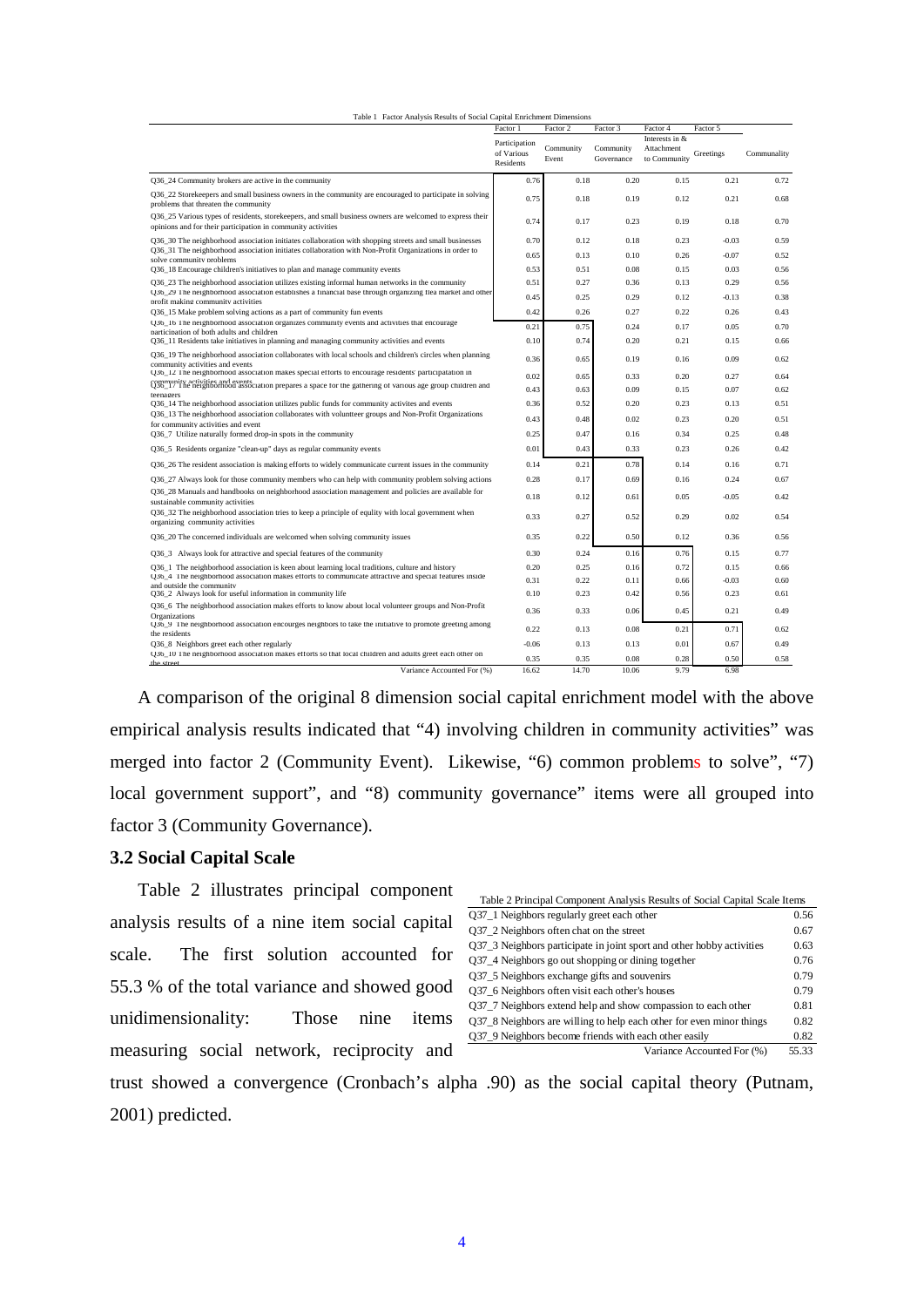# **3.3 Incivilities**

Because 5 incivility items on litter, broken street lights, teen ager smoking, midnight hanging around among the youth and hot rod riders were all nominal scale (i.e., yes-no) items, optimal scaling yielded quantified weights for each item's response categories (see Table 3). Cronbach's alpha was .66 and showed a moderate level of internal consistency reliability.

# **3.3 Crime, Crime Risk and Fear for Crime**

Table 4 shows principal component analysis results of street-block-based occurrences of street muggings, house breakins, car break-ins and arson. The first principal component accounted for 50 % of the total variance, indicating areas that are susceptible to one particular type of neighborhood crime are also susceptible to

| Table 3 Optimal Scaling Results of Incivility Items |            |           |         |  |  |  |  |  |
|-----------------------------------------------------|------------|-----------|---------|--|--|--|--|--|
| Item                                                | Category   | Frequency |         |  |  |  |  |  |
| Q38_1Litter on the street                           |            |           |         |  |  |  |  |  |
|                                                     | Yes        | 271       | $-0.94$ |  |  |  |  |  |
|                                                     | No         | 1469      | 0.25    |  |  |  |  |  |
|                                                     | Don't Know | 73        | $-1.61$ |  |  |  |  |  |
| Q38 2 Broken street lights                          |            |           |         |  |  |  |  |  |
|                                                     | Yes        | 92        | $-0.89$ |  |  |  |  |  |
|                                                     | No         | 1618      | 0.15    |  |  |  |  |  |
|                                                     | Don't Know | 103       | $-1.60$ |  |  |  |  |  |
| Q38_3 Teen ager smoking                             |            |           |         |  |  |  |  |  |
|                                                     | Yes        | 437       | $-0.86$ |  |  |  |  |  |
|                                                     | No         | 739       | 0.88    |  |  |  |  |  |
|                                                     | Don't Know | 637       | $-0.44$ |  |  |  |  |  |
| Q38 4 Midnight hanging around                       |            |           |         |  |  |  |  |  |
|                                                     | Yes        | 595       | $-0.77$ |  |  |  |  |  |
|                                                     | No         | 705       | 0.96    |  |  |  |  |  |
|                                                     | Don't Know | 513       | $-0.42$ |  |  |  |  |  |
| Q38_5 Hot rod riders annoying the community         |            |           |         |  |  |  |  |  |
|                                                     | Yes        | 550       | $-0.66$ |  |  |  |  |  |
|                                                     | No         | 918       | 0.66    |  |  |  |  |  |
|                                                     | Don't Know | 345       | $-0.69$ |  |  |  |  |  |

| Table 4 Principal Component Analysis Results of Crime Types               |            |  |  |
|---------------------------------------------------------------------------|------------|--|--|
|                                                                           | Solution 1 |  |  |
| Mugging on the Street (2006)                                              | 0.70       |  |  |
| House Break-in(2006)                                                      | 0.53       |  |  |
| Car Break-in (Locked Car) (2006)                                          | 0.75       |  |  |
| Car Break-in (Unlocked Car) (2006)                                        | 0.81       |  |  |
| Arson (1996 to 2005)                                                      | 0.71       |  |  |
| Variance Accounted For (%)                                                | 50.14      |  |  |
| Table 5 Principal Component Analysis Results of Crime Risk Items          |            |  |  |
|                                                                           | Solution 1 |  |  |
| Q39 1 Possibility of house break-ins within the next 12 months            |            |  |  |
| Q39 2 Possibility of being mugged on the street within the next 12 months |            |  |  |
| Q39 3 Possibility of car break-ins within the next 12 months              |            |  |  |
| Q39 4 Possibility of arson within the next 12 months                      |            |  |  |
| Variance Accounted For (%)                                                | 62.69      |  |  |
| Table 6 Principal Component Analysis Results of Fear for Crime            |            |  |  |
|                                                                           | Solution 1 |  |  |
| Q40 1 Fear of a house break-in                                            | 0.83       |  |  |
| Q40_2 Fear of being mugged on the street                                  | 0.89       |  |  |
| Q40 3 Fear of a car break-in                                              | 0.87       |  |  |
| Q40_4 Fear of arson                                                       | 0.85       |  |  |
| Variance Accounted For (%)                                                | 74.45      |  |  |

other types of crimes. Table 5 shows principal component analysis results of crime risk items. Only the first eigenvector produced more than 1 eigenvalue which supported the scale's unidimensionality. It accounted for 63 % of the total variance (Cronbach's alpha .80). Similarly, items on fear of crime exhibited high unidimensionality with the first eigenvector accounted for 74 % of the total variance (Cronbach's alpha .89) (see Table 6).

# **3.5 Spatial Comparison of Crime and Social Capital Index**







Scores from principal component and optimal scaling analyses were aggregated by ZIP code, which provided areal indices on social capital and crime related variables. These